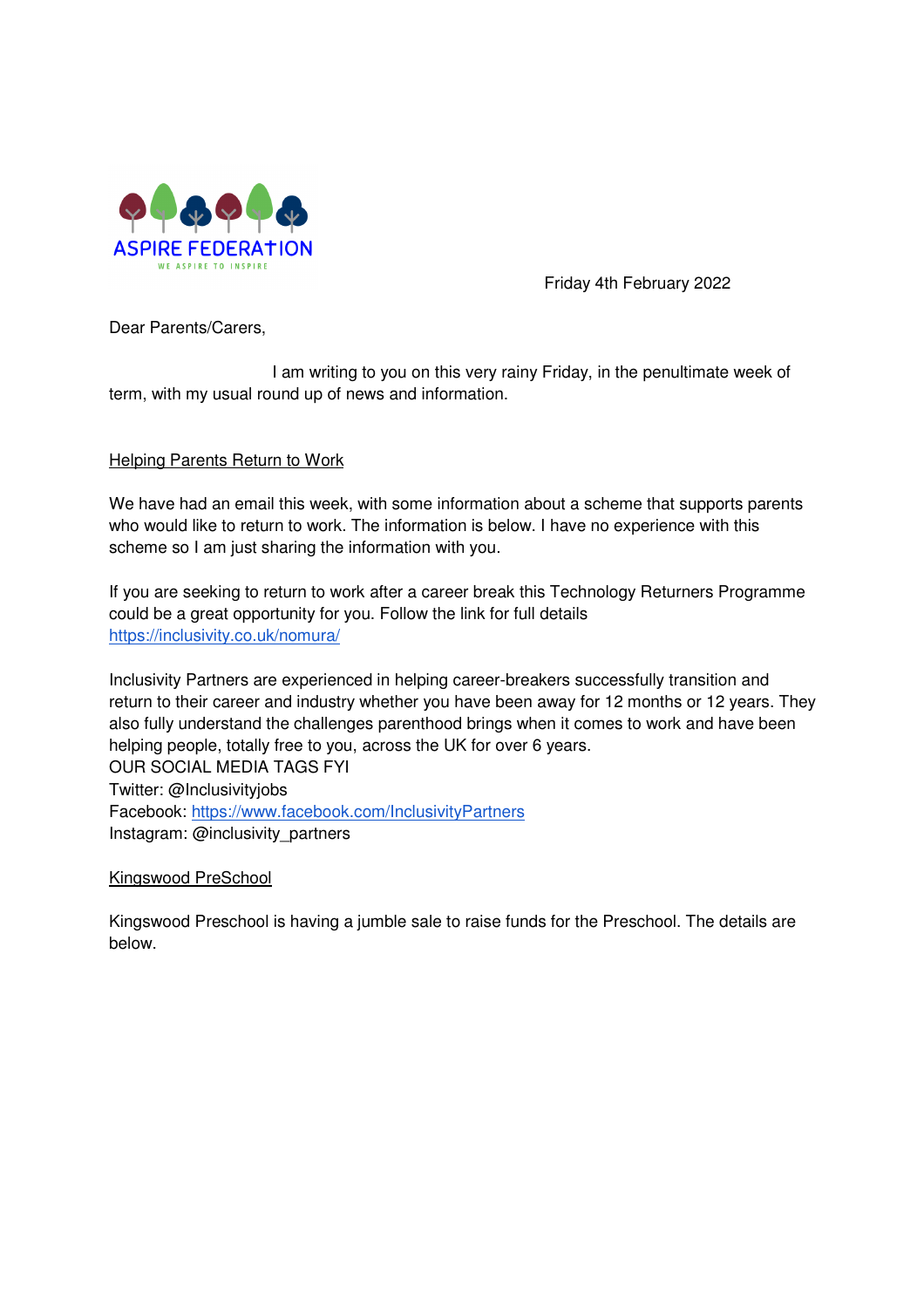

# Swimming - Kingswood and Platts Heath

After half term, Year 3 pupils from Kingswood and Platts Heath will have the opportunity to go swimming. The lessons take place on a Thursday at Sutton Valence School and will be taught by Mrs Steer (Head of School at Leeds and Broomfield) and Miss Liddicoat (Active Learning Teacher). Year 4 will have the opportunity to attend in Term 5, after Easter and then any Year 6 who are not able to swim 25m will be invited in Term 6.

# Picture news at Platts Heath

At Platts Heath we have a values based assembly on a Monday; we have recently invested in a resource called Picture News which shares a story from current affairs with the children. We have been linking this to an Aspire value and setting the children a challenge from the news